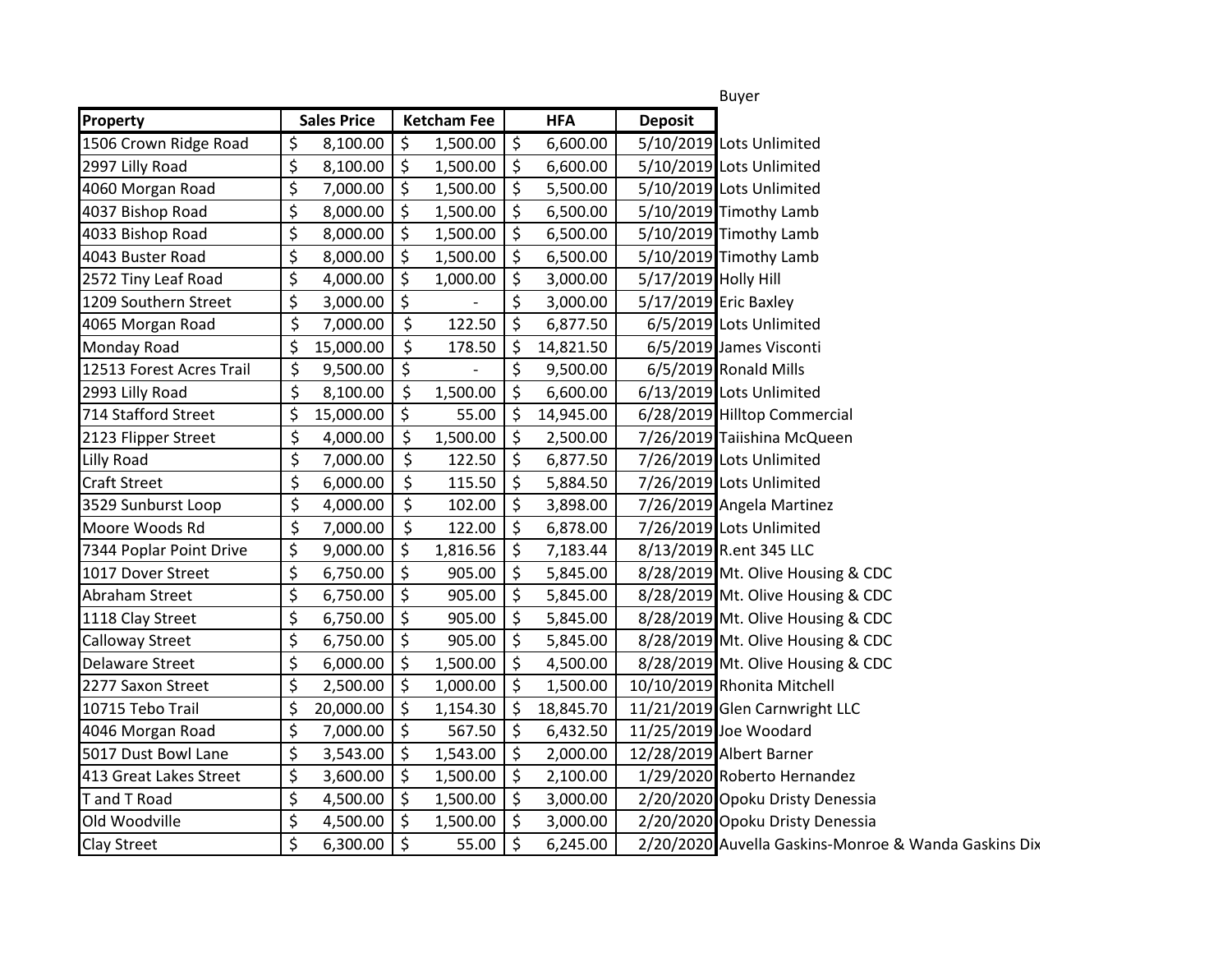| 2113 Wakulla Street      | \$                      | 4,000.00  | \$                       | 55.00    | $\ddot{\phi}$          | 3,945.00  |                       | 2/20/2020 Wilie Sloan & Josephine Johnson Sloan |
|--------------------------|-------------------------|-----------|--------------------------|----------|------------------------|-----------|-----------------------|-------------------------------------------------|
| 3641 W W Kelley          | $\zeta$                 | 8,000.00  | \$                       | 1,527.98 | $\zeta$                | 6,472.02  |                       | 2/20/2020 Karen Bivens & Eddie Mae Green        |
| 1905 Rhodes Cemetery Rd. | \$                      | 25,000.00 | \$                       | 8,858.00 | $\zeta$                | 16,142.00 |                       | 3/5/2020 Igor Douglas                           |
| 4006 Morgan Road         | \$                      | 4,802.10  | \$                       | 1,552.10 | \$                     | 3,250.00  |                       | 3/18/2020 Joe Woodard                           |
| 4025 Morgan Road         | \$                      | 8,074.50  | \$                       | 74.50    | $\zeta$                | 8,000.00  |                       | 4/27/2020 Joe Woodard                           |
| 4029 Morgan Road         | \$                      | 8,074.50  | \$                       | 74.50    | \$                     | 8,000.00  |                       | 4/27/2020 Joe Woodard                           |
| 4036 Buster Road         | \$                      | 7,571.00  | $\zeta$                  | 71.00    | \$                     | 7,500.00  |                       | 4/27/2020 Joe Woodard                           |
| 462 Long Pine Drive      | \$                      | 8,175.20  | \$                       | 130.20   | $\zeta$                | 8,045.00  |                       | 5/27/2020 Lots Unlimited                        |
| 4136 Cowan Drive         | \$                      | 8,175.20  | \$                       | 130.20   | $\zeta$                | 8,045.00  |                       | 5/27/2020 Lots Unlimited                        |
| <b>Volusia Street</b>    | $\overline{\xi}$        | 4,500.00  | \$                       | 1,500.00 | $\zeta$                | 3,000.00  |                       | 5/27/2020 Eddie & Alicia Gibson                 |
| 3584 Sundown Road        | \$                      | 3,000.00  | \$                       | 55.00    | $\zeta$                | 2,945.00  |                       | 6/29/2020 Tracey Blake                          |
| 823 Sundown Lane         | \$                      | 2,500.00  | \$                       | 55.00    | \$                     | 2,445.00  |                       | 6/29/2020 Tracey Blake                          |
| 3543 Sundown Road        | \$                      | 3,000.00  | \$                       | 55.00    | $\zeta$                | 2,945.00  |                       | 7/14/2020 Darryl Williams                       |
| 3548 Sundown Road        | \$                      | 3,000.00  | \$                       | 55.00    | \$                     | 2,945.00  |                       | 7/14/2020 Darryl Williams                       |
| Springhawk Loop          | $\overline{\xi}$        | 5,250.00  | \$                       | 1,500.00 | $\zeta$                | 3,750.00  |                       | 8/13/2020 Daphaney Patillo Jones                |
| 1129 Bennett Street      | \$                      | 6,500.00  | \$                       | 1,500.00 | $\zeta$                | 5,000.00  |                       | 8/13/2020 Djuan Tucker                          |
| <b>Sundown Road</b>      | \$                      | 3,021.00  | \$                       | 39.50    | $\zeta$                | 2,981.50  |                       | 9/11/2020 Sharon Arnette Davis                  |
| 818 Floral Street        | \$                      | 12,000.00 | \$                       | 1,500.00 | $\zeta$                | 10,500.00 |                       | 9/11/2020 Christopher Daniels                   |
| 1418 Seville Street      | \$                      | 6,500.00  | \$                       | 1,500.00 | \$                     | 5,000.00  |                       | 10/2/2020 Bertha Ward & Terry Mitchell          |
| Capitola Road            | \$                      | 6,900.00  | $\overline{\mathcal{S}}$ | 148.50   | $\overline{\varsigma}$ | 6,751.50  |                       | 12/10/2020 Alexis Salguero                      |
| Hazelwood Road           | \$                      | 2,000.00  | \$                       | 1,500.00 | \$                     | 500.00    |                       | <b>Stanley Walker</b>                           |
| Oak Crest Boulevard      | \$                      | 1,000.00  | \$                       | 1,500.00 | $\zeta$                | (500.00)  |                       | No checks- Stanley Walker                       |
| Oak Crest Boulevard      | \$                      | 1,000.00  | \$                       | 1,500.00 | $\zeta$                | (500.00)  |                       | amounts net Stanley Walker                      |
| Moss Cove Lane           | \$                      | 2,000.00  | \$                       | 1,500.00 | \$                     | 500.00    | out                   | <b>Harold Watkins</b>                           |
| 3528 Sundown Road        | \$                      | 3,000.00  | \$                       | 18.50    | \$                     | 2,981.50  |                       | 2/1/2021 Darryl Williams                        |
| Rococo Road              | \$                      | 7,000.00  | \$                       | 73.50    | \$                     | 6,926.50  |                       | 12/10/2020 John Messer Black                    |
| 4704 Orchid Drive        | \$                      | 9,000.00  | $\zeta$                  | 1,620.00 | $\zeta$                | 7,380.00  | 12/10/2020 Yichun Han |                                                 |
| 1836 T and T Road        | \$                      | 5,000.00  | \$                       | 1,500.00 | $\zeta$                | 3,500.00  |                       | 12/10/2020 John & Sunny Chancy                  |
| 1832 T and T Road        | \$                      | 5,000.00  | \$                       | 1,500.00 | \$                     | 3,500.00  | 12/10/2020 Yichun Han |                                                 |
| Hazelwood Road           | $\overline{\xi}$        | 2,000.00  | \$                       | 1,500.00 | $\overline{\xi}$       | 500.00    |                       | 12/18/2020 Joseph Udeh & Breanna Dickens        |
| 3085 Adkins Forest Lane  | \$                      | 4,500.00  | \$                       | 1,500.00 | $\zeta$                | 3,000.00  |                       | 12/18/2020 Dwight & Felicia Cargle              |
| 8812 Divine Way          | \$                      | 13,500.00 | \$                       | 1,500.00 | $\zeta$                | 12,000.00 | 12/18/2020 Yichun Han |                                                 |
| Oak Crest Boulevard      | \$                      | 2,000.00  | \$                       | 1,500.00 | $\zeta$                | 500.00    |                       | 2/1/2021 Ingrid Gallimore                       |
| <b>Volusia Street</b>    | $\overline{\mathsf{S}}$ | 6,000.00  | $\zeta$                  | 1,000.00 | $\ddot{\varsigma}$     | 5,000.00  |                       | Mt. Olive Housing & CDC                         |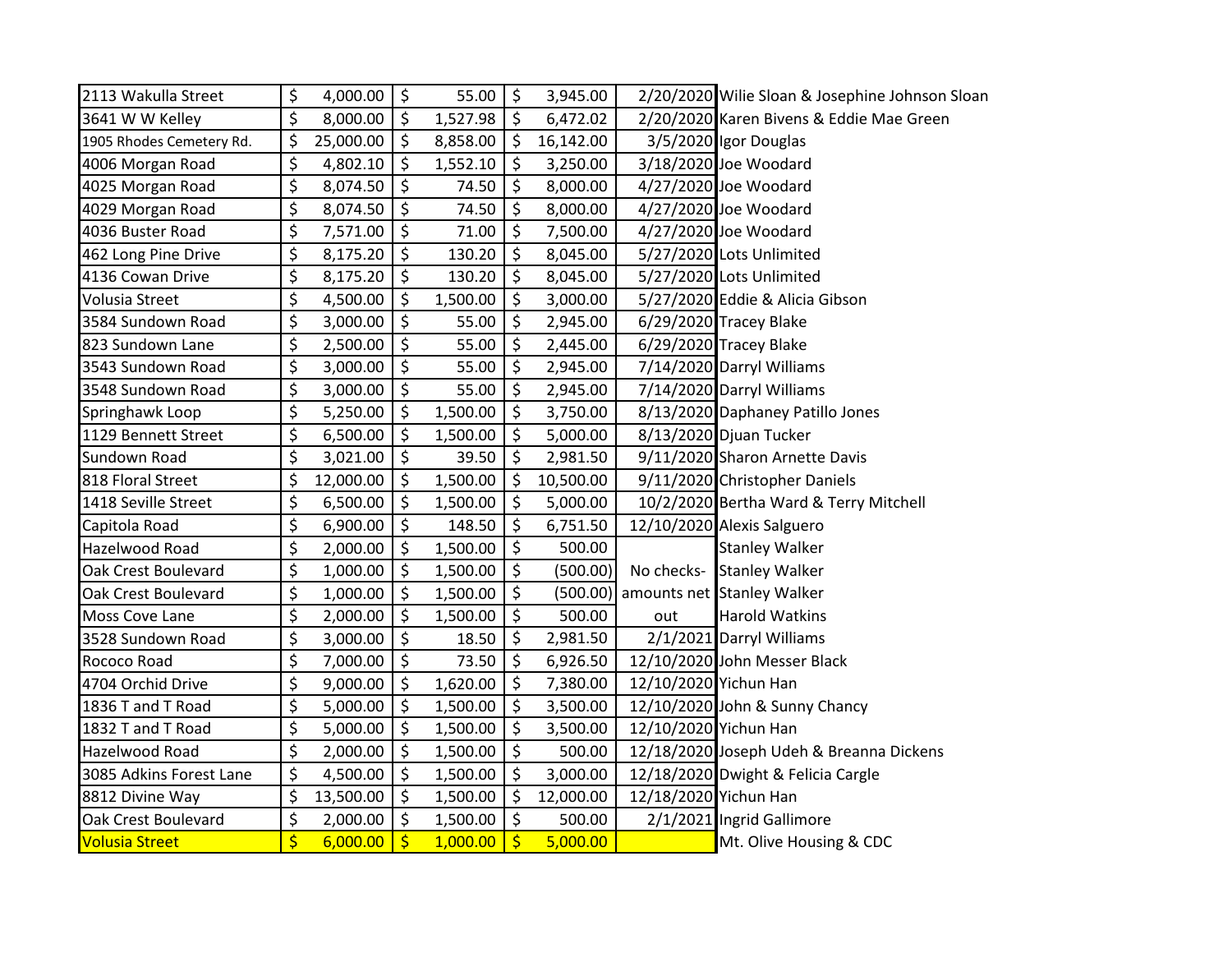| Joe Louis Street          | $6,000.00$   \$ | 1,500.00  | 4,500.00   |           | Mt. Olive Housing & CDC              |
|---------------------------|-----------------|-----------|------------|-----------|--------------------------------------|
| 1320 Hernando Drive       | 7,500.00        | 1,500.00  | 6,000.00   |           | 2/10/2021 Elias Evans                |
| 2721 Lake Henrietta St.   | 7,600.00        | 1,500.00  | 6,100.00   |           | 2/24/2021 Deadrick & Tara Henry      |
| 8402 Blackjack Road       | 8,000.00        | 1,855.20  | 6,144.80   |           | John Coulter                         |
| 1331 Clay Street          | 7,000.00        | 1,500.00  | 5,500.00   |           | Deadrick & Tara Henry                |
| 3515 Sunkissed Road       | 4,000.00        | 1,500.00  | 2,500.00   | 2/24/2021 |                                      |
| <b>Holmes Street</b>      | 4,800.00        | 1,500.00  | 3,300.00   |           | 2/24/2021 Beatrice & Dontricia Jones |
| <b>Bright Meadow Lane</b> | 9,000.00        | 1,500.00  | 7,500.00   | 2/24/2021 |                                      |
| 1117 Volusia Street       | 7,000.00        | 1,500.00  | 5,500.00   |           |                                      |
|                           | \$425,786.50    | 66,667.84 | 359,118.66 |           |                                      |

| Property               | <b>Sales Price</b> | <b>County Costs</b> | <b>HFA</b>      | <b>Deposit</b> |                                                            |
|------------------------|--------------------|---------------------|-----------------|----------------|------------------------------------------------------------|
| <b>Calloway Street</b> | $5,900.00$   \$    | 700.00              | 5,200.00        |                | 3/29/2017 Ricky & Michele Beech                            |
| 278 Oakview Drive      | 27,300.00          | 775.00              | 26,525.00<br>S  |                | 1/5/2017 Jamie Clemons                                     |
| 114 Osceola Street     | 34,100.00 \$       | 1,523.00            | 32,577.00<br>S  |                | 8/29/2016 Tallahassee Lenders' Consortium                  |
| 723 Frankie Lane Drive | 12,000.00          | 700.00              | 11,300.00       |                | 12/1/2016 Stephen & Brenda Tyson                           |
| 2109 Holton Street     | 6,500.00           | 1,700.00            | 4,800.00        |                | 2/15/2017 Cathedral of Faith Ministries Cogic of Tallahas: |
| 6009 Sam's Lane        | $3,000.00$   \$    | 600.00              | 2,400.00        |                | 5/15/2018 Timothy & Acquanetta Hunt                        |
| 7234 Dykes Road        | $25,000.00$   \$   | 700.00              | 24,300.00       |                | 1/11/2019 Dawn & Michel James                              |
| <b>TOTAL</b>           | 113,800.00         | 6,698.00            | 107,102.00<br>S |                |                                                            |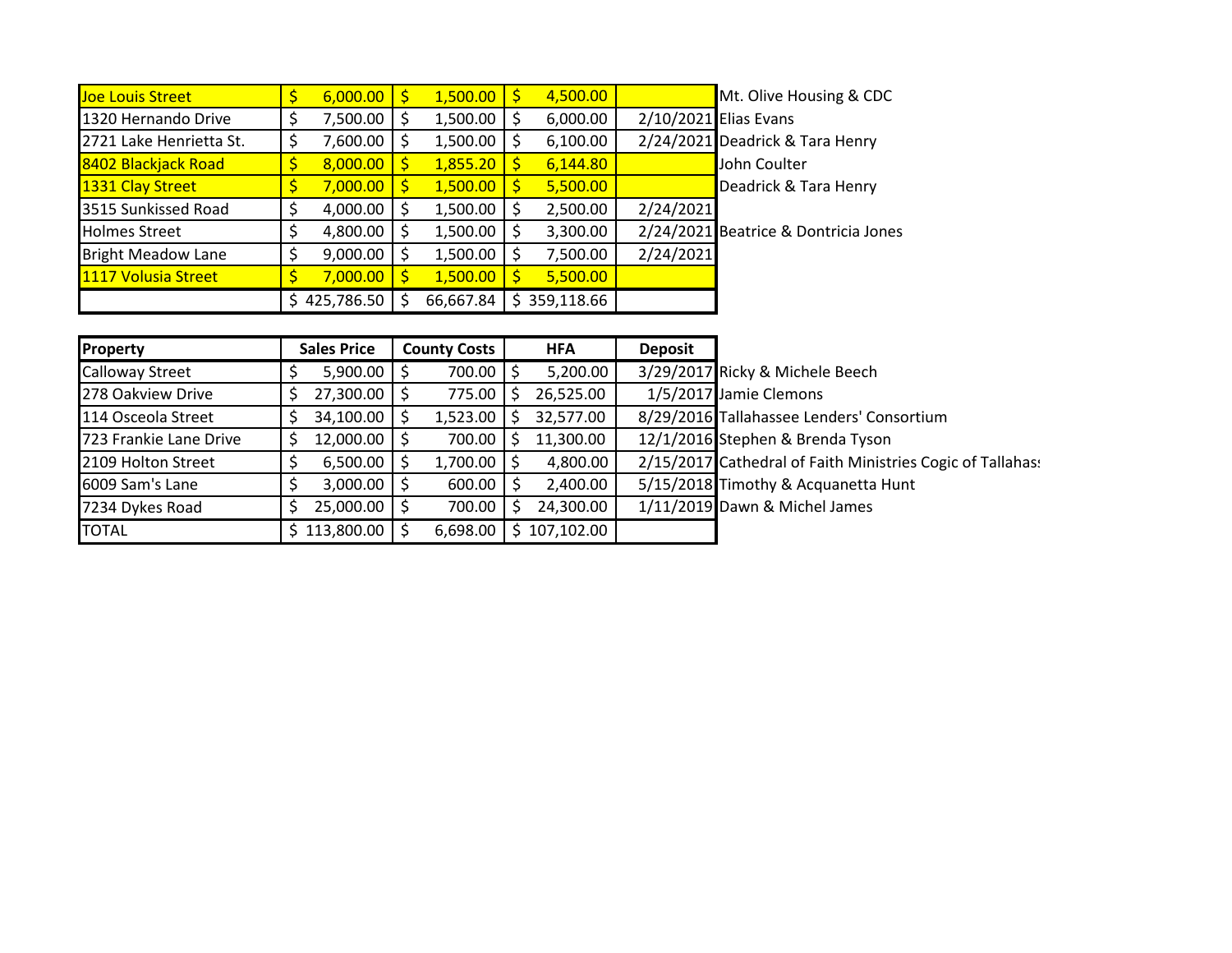Subsequent Buyer 2nd Subsequent Buyer

Doc & Bertha Ward \$16,900

Elite Real Estate Investments \$35,000 Irwin & Rhonda Jones \$140,000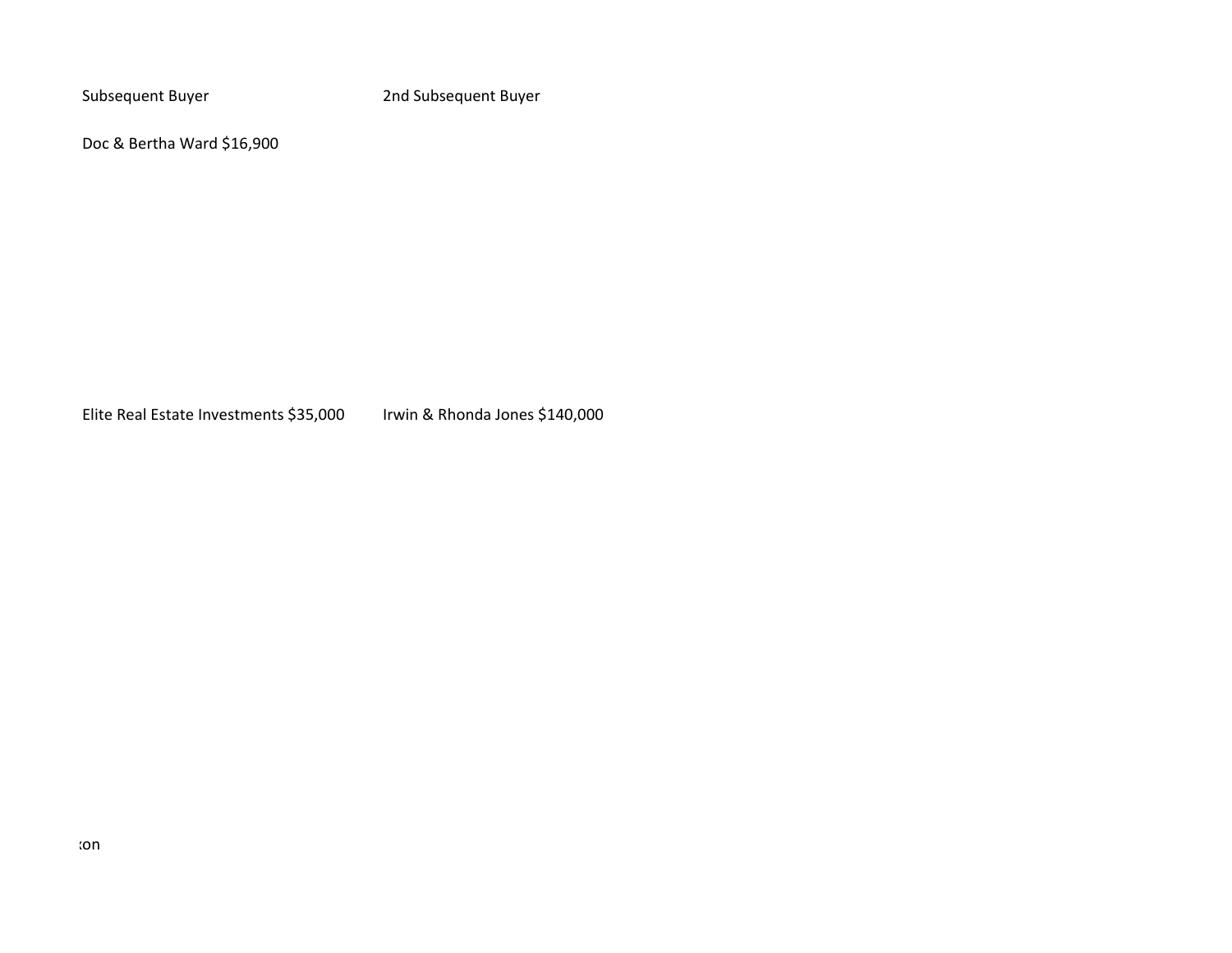| 1234204550000 |                                    |
|---------------|------------------------------------|
| 4124550001680 |                                    |
| 4124550000750 |                                    |
| 4124550000760 |                                    |
| 4124550000200 |                                    |
| 411480 B0260  |                                    |
| 1626202110000 |                                    |
| 412330 F0110  |                                    |
| 3317200360000 |                                    |
| 3317200370000 |                                    |
| 4124550001310 | 4000 sales price in public records |
| 310328A0020   |                                    |
| 1608202040000 |                                    |
| 4124550000540 |                                    |
| 2126200990000 |                                    |
|               |                                    |

parcel 411480D0030